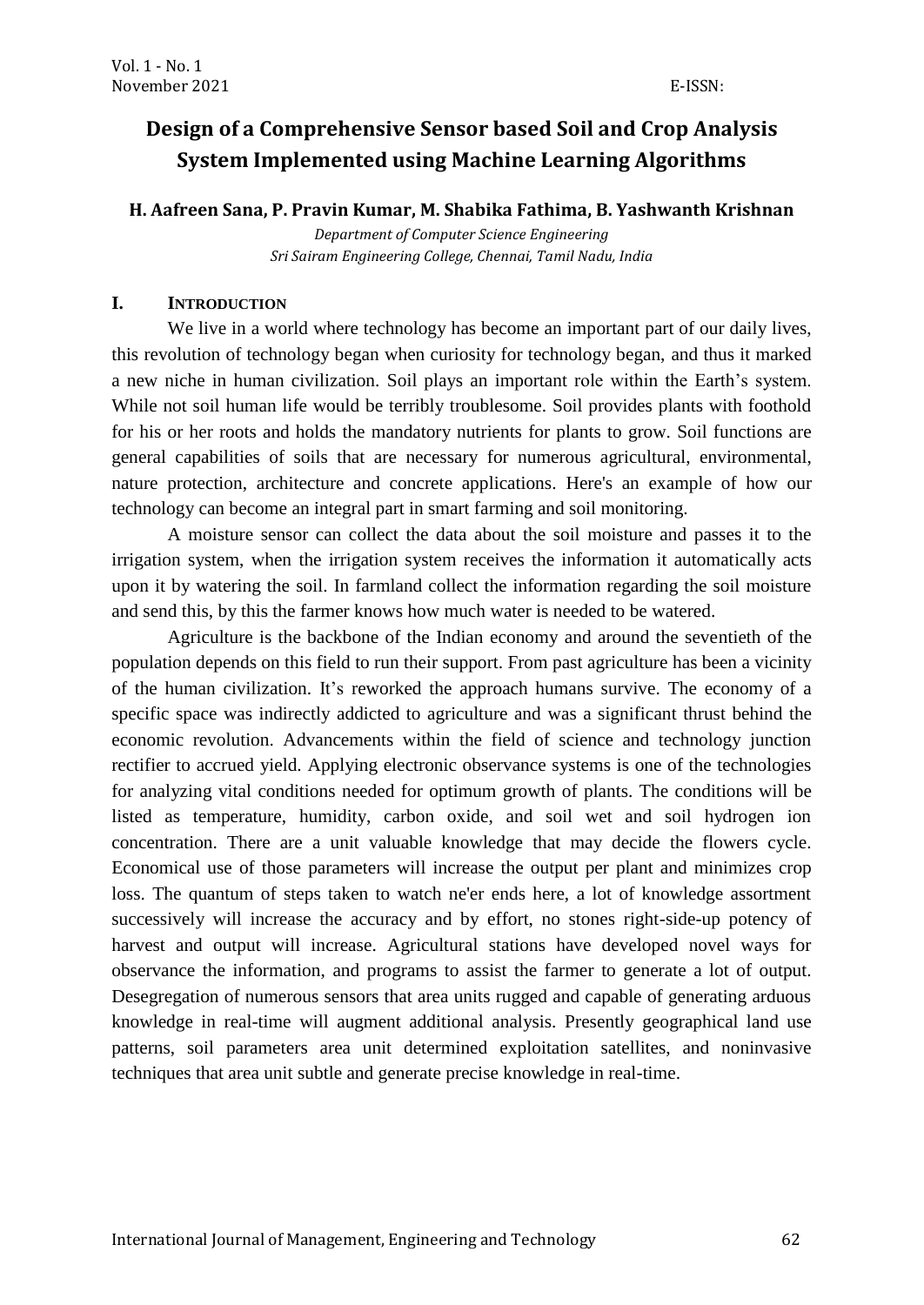

**Figure 1: The framework to buil SoilDet System**

# **II. LITERATURE SURVEY**

There have been several studies that aim to harness the power of image detection via computer vision to train machine learning models that will be very beneficial to farmers by performing soil analysis. In Agarwal et al. propose a method to analyse soil fertility based on the principle of Colorimetry. The Arduino UNO R3 microcontroller board equipped with a colour sensor is used to analyse an aqueous sample of the soil whose output is calibrated with a database containing information about various soil types. The accuracy of the results obtained is verified using the Naive Bayes Classification Algorithm. Such analysis proves to be highly accurate to analyze the soil fertility and take effective measures to improve the fertility of the soil if required.

In Inazumi et al. discuss the potential of image recognition by artificial intelligence, using a deep learning model of machine learning for the purpose of expanding the cases which employ artificial intelligence. Deep learning was performed with a neural network model. Computer Vision classifies the images as a series of pixels and colour codes to let the machine see and analyse the image input to predict the type of soil.

Radovanović et al. use an existing PlantVillage dataset which comprises images of the leaves of plants taken in a controlled environment to detect fungal, bacterial, viral, mould, and mite diseases affecting the plants. The machine learning analysis was done using Python, scikit-learn, Keras and tensor flow to implement Support Vector Machine, kNN, FCNN, and CNN models. The authors conclude that the deep learning CNN model outperformed other classical machine learning algorithms with high precision and low error rate. Hence while analysing the images of the plants grown in a particular soil deep learning mechanisms can be employed. If it is inferred that the plants grown in a particular soil type are more prone to diseases, our machine learning model can be accordingly trained to ensure that such plants are not recommended to be grown in such soil.

Harnessing the power of Computer Vision and the easy availability of cameras Kumar et al. present an automated system for the categorization of the soil datasets into respective categories using images of the soils. Once the soil has been categorized, crops that can give the maximum yield in the soil are suitably suggested. Similarly, in Han et al. compared and analysed the roles of the visible spectrum and machine vision adopted in soil classification. Subsequently citing the portability of smartphones these days, they propose a new smartphone- based, low-cost, and miniaturized soil colour classification sensor with a low error rate.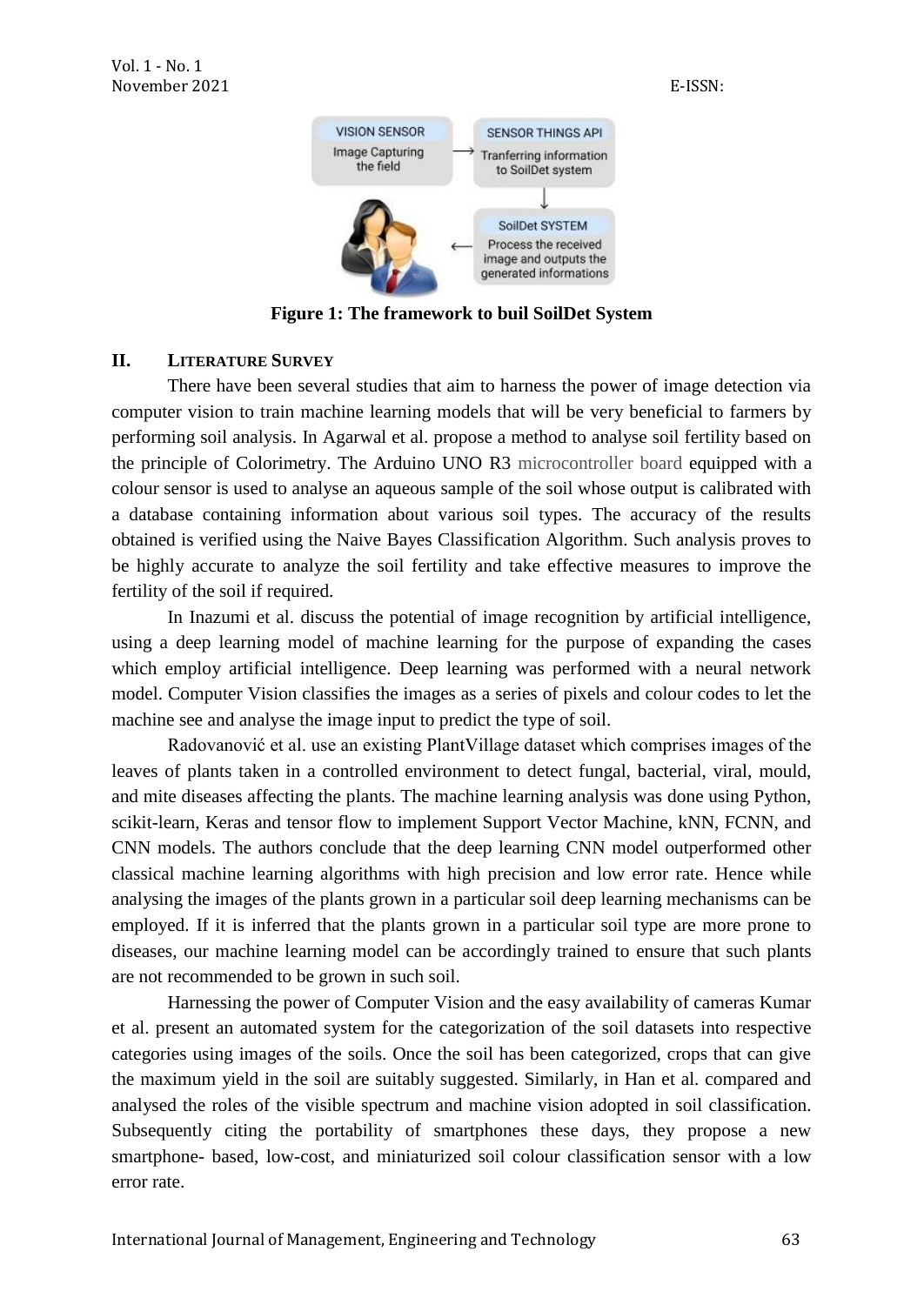With regard to an optimized method of soil classification, Khatti et al. developed a modified textural classification for soil using the concept of two existing soil classifications, namely the international classification system of soil and the textural classification system of soil. The original textural classification systems of soil used triangulation for soil classification based on particle size distribution considering sand, silt and clay as the type of particles. By combining the attributes of two soil classification systems, the proposed modified textural classification method can efficiently be used to train machine learning models with higher precision and less error rate

In Ajdadi et al. develop an algorithm that seeks to evaluate tillage quality in real-time using image processing. Since tillage is an important step in preparing the soil for the growth of crops, the analysis of whether the tilling was performed correctly will have an impact on the end yield of a particular crop in the soil which in turn affects the predictions of a machine learning models which aims to predict crop yield based on the type of soil. To evaluate the quality of tilling photography was performed at three- camera heights and covering nine different sizes of soil to ensure the accuracy of the model with various test cases. The aggregated photos are made accessible to the farmers for real-time soil tracking.

With a wide variety of sensors available in the market at an affordable rate, many IoT devices integrated with sensors and wireless networks have been designed as low-cost smart devices to help farmers and improve crop yield. Sharma et al. have developed a portable microcontroller-based IoT device designed with sensors to detect Electrical Conductivity, pH and colour of the soil. The sensor readings obtained are transferred to a mobile application via Bluetooth for graphical representation and subsequent data upload to a web service which will function as a centralised database for soil comparison. The database can be monitored by farmers and can be used to automate agricultural prediction models using machine learning.

In Ezhilazhahi et al. use the Zigbee technology to transmit data from a soil moisture detection probe to Raspberry Pi 3 to ensure continuous monitoring of soil moisture of the plant. Additionally, they make use of the Exponential Weighted Moving Average (EWMA) event detection algorithm to improve the lifetime of the network. Zigbee network was used for the above device citing its low power requirement and secure nature.

In Reshma et al. propose an IoT system designed with pH, Temperature, Soil nutrient, Humidity and soil moisture sensors connected to a microcontroller designed with WiFi and access to cloud storage. The readings from the sensors are transmitted with timestamps to the cloud database. Subsequently, the Support Vector Machine and Decision Tree Algorithms are used to give suitable crop recommendations based on the comprehensive data stored in the Cloud database. Since a large dataset comprising of vital information regarding the soil is obtained, highly accurate machine learning models can be predicted after the data is cleaned and optimised.

Bacu et al. present the HORUSApp application to make use of satellite imaging in soil analysis. The App intends to integrate the multispectral data coming from the Sentinel -2 satellite images into the soil analysis and classification process which can predict the soil type and its classification. The Sentinel  $-2$  has been particularly chosen due to its wide range and high-resolution images. Hence a comprehensive image dataset of the soil can be analysed to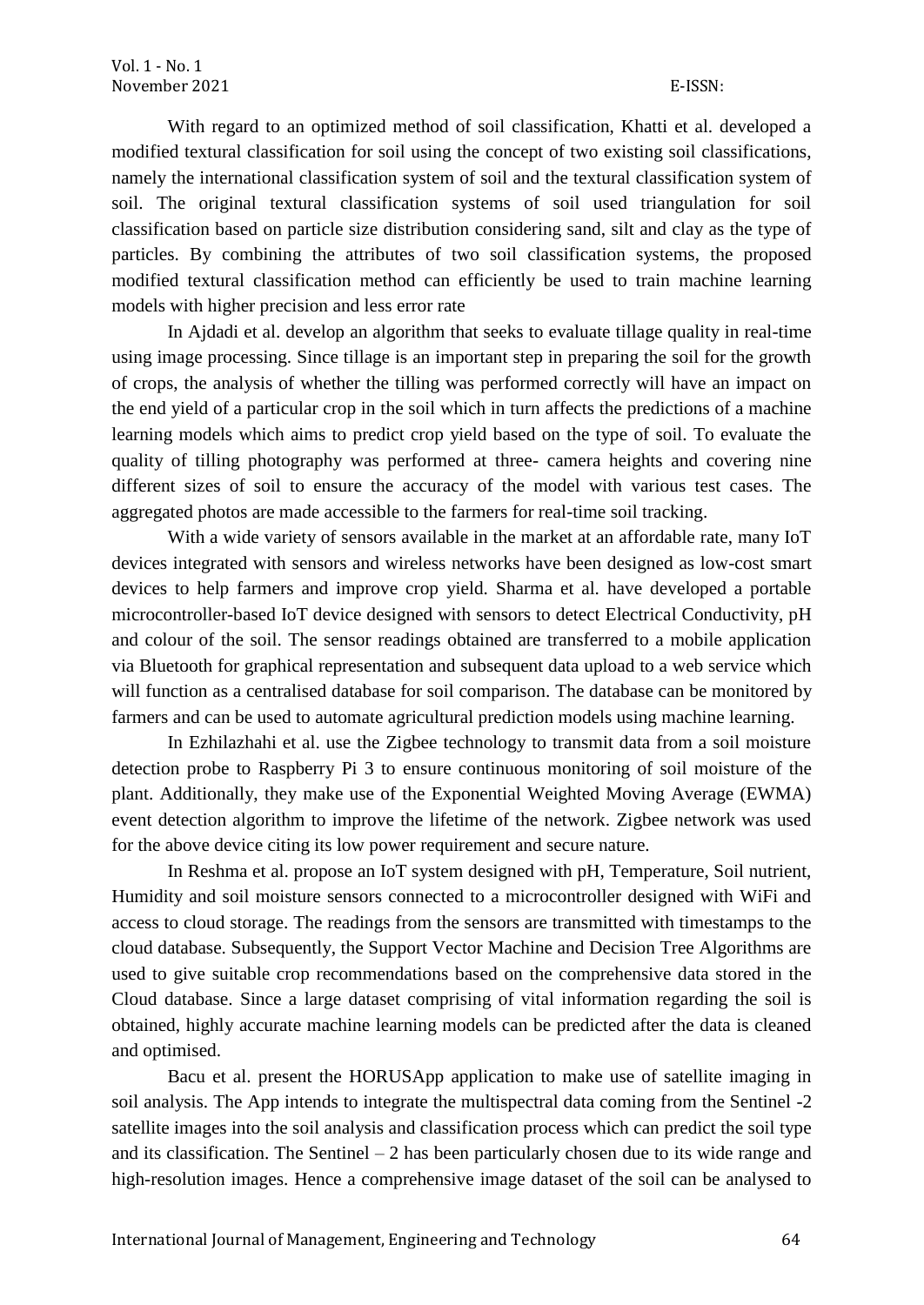make accurate predictions.

In Mohapatra et al. propose a machine learning model which can predict soil type and gives correct information to the farmers in audio format for improvised cultivation. It collects different soil parameters such as soil temperature, moisture and nitrogen, phosphorous and potassium values present in the soil by taking the help of different sensors and predict the soil type using Random Forest Classifier, Support Vector Machine and Linear Regression Algorithms. Since the results are presented in the audio format it will be of much use to the farmers who cannot read with ease.

Syed et.al propose a Machine Learning Model using Tensor Flow Object Detection API integrated with IoT to maintain optimum soil moisture for the growth of plants by using a variety of sensors like Humidity, Moisture, Wind and Temperature Sensor. The sensor readings, metrological data obtained using the IFTTT Weather Underground applet service and therealtime crop condition are fed into the machine learning model to suitably perform smart irrigation and suggest suitable crops.

In Malik et al. make use of Naïve Bayes, K Nearest Neighbour and Decision Trees model to predict crop yield by analysis of ambient, soil properties and previous history of crop yield for the given soil sample and geographical area. In their study, the machine learning models were used to predict the yield of tomatoes, potatoes and chillies.

With regard to the machine learning models employed for soil analysis, several studies imply that the Support Vector Machine model produces the most accurate results. In the authors analyse the higher accuracy of the Gaussian Kernel-based Support Vector Machine Algorithm as opposed to the Bagged Tree and weighted K Nearest Neighbour Model to perform soil classification. The soil was classified into classes based on Geographical features and Chemical features like Salinity, Organic Matter, Mineral Composition etc. Based on the soil classification a list of crops suitable for the classified soil is suggested from the database.

Considering the high accuracy of the Support Vector Machine Model Srunitha et al. explain Support Vector Machine based classification of the soil types. Soil classification includes steps like image acquisition, image preprocessing, feature extraction and classification. The texture features of soil images are extracted using the low pass filter, Gabor filter and using colour quantization technique. Mean amplitude, HSV histogram, Standard deviation are taken as the statistical parameters used to analyse the results obtained.

Hence, although there are studies proposing aspects of soil monitoring like analysing soil moisture content, ambient temperature checking, predicting irrigation patterns, clustering of plants that are highly suitable to be grown in a particular soil etc. as individual components, there is no comprehensive system that performs all the above functions. Therefore, it is highly essential to ensure the culmination of the above predictions to enable efficient farming using machine learning and IoT along with an intelligent pricing system to set marginal prices based on local and international demand for the product. Such a system would be highly beneficial for the farmers by ensuring better yields and fair crop procurement rates.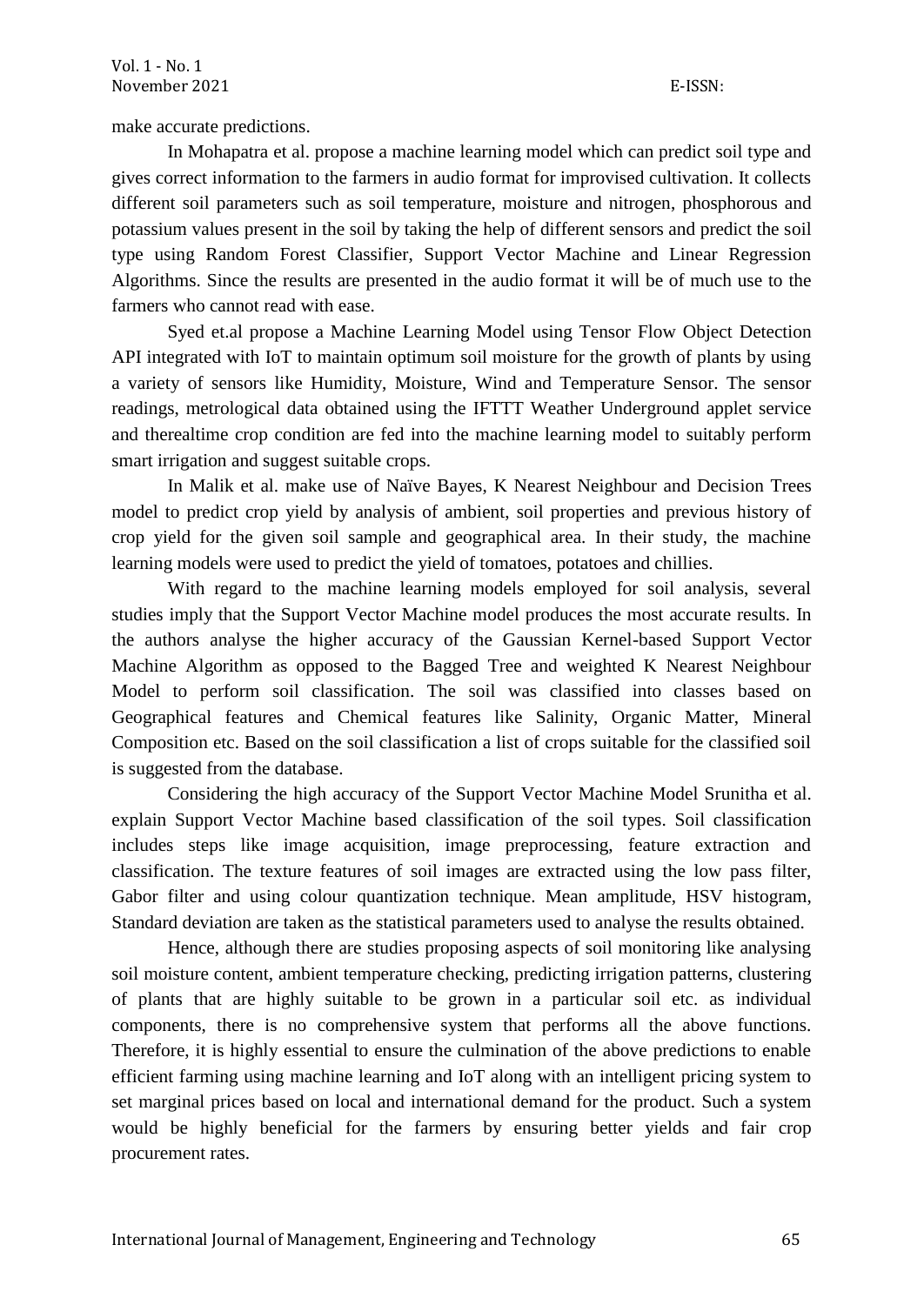#### **III. SENSORS**

We live in a world where we are connected to multiple devices which in turn contains various kinds of sensors. In offices, house, schools, cars etc. we could find these sensors which make our life more convenient. We have smart homes where we could even access temperature, lightning, opening garage doors etc. The whole system works by transferring the input received from the user to the system and which in turn processes and takes a quick decision as output. In general, a sensor is a device that measures physical input from its environment and converts it into data that can be interpreted by either a human or a machine. Most of the sensors are electronics. A sensor could be either hardware or software type. Now let us see some of the sensors used in our system in Figure 2,



**Figure 2: Types of Sensors**

#### **IV. METHODOLOGY AND IMPLEMENTATION**

In this research, we have planned to achieve the following objectives.

- 1. To detect moisture content, temperature checks, predicting irrigation needs, and collecting data about rainfall.
- 2. To detect the pH base on captured soil image and find the soil type
- 3. To cluster a variety of plants that are suitable for the given soil type.
- 4. To classify and suggest what sort of suitable crop to be planted based on their soil properties.
- 5. To set marginal prices based on local and international demand for the product (Raw materials).

Soil monitoring is one of the most excellent features used in IoT farming. By using the concept of IoT and machine learning we are able to achieve the above objectives. Here the soil monitoring sensor checks the moisture content, temperature checks, predicting irrigation needs, and collecting data about rainfall, by placing sensors in the field. Next, to detect the pH of the soil, vision sensors are used to capture the field image and transfer it to the SoilDet system, "SoilDet" is an IoT-based system that identifies the pH value of the soil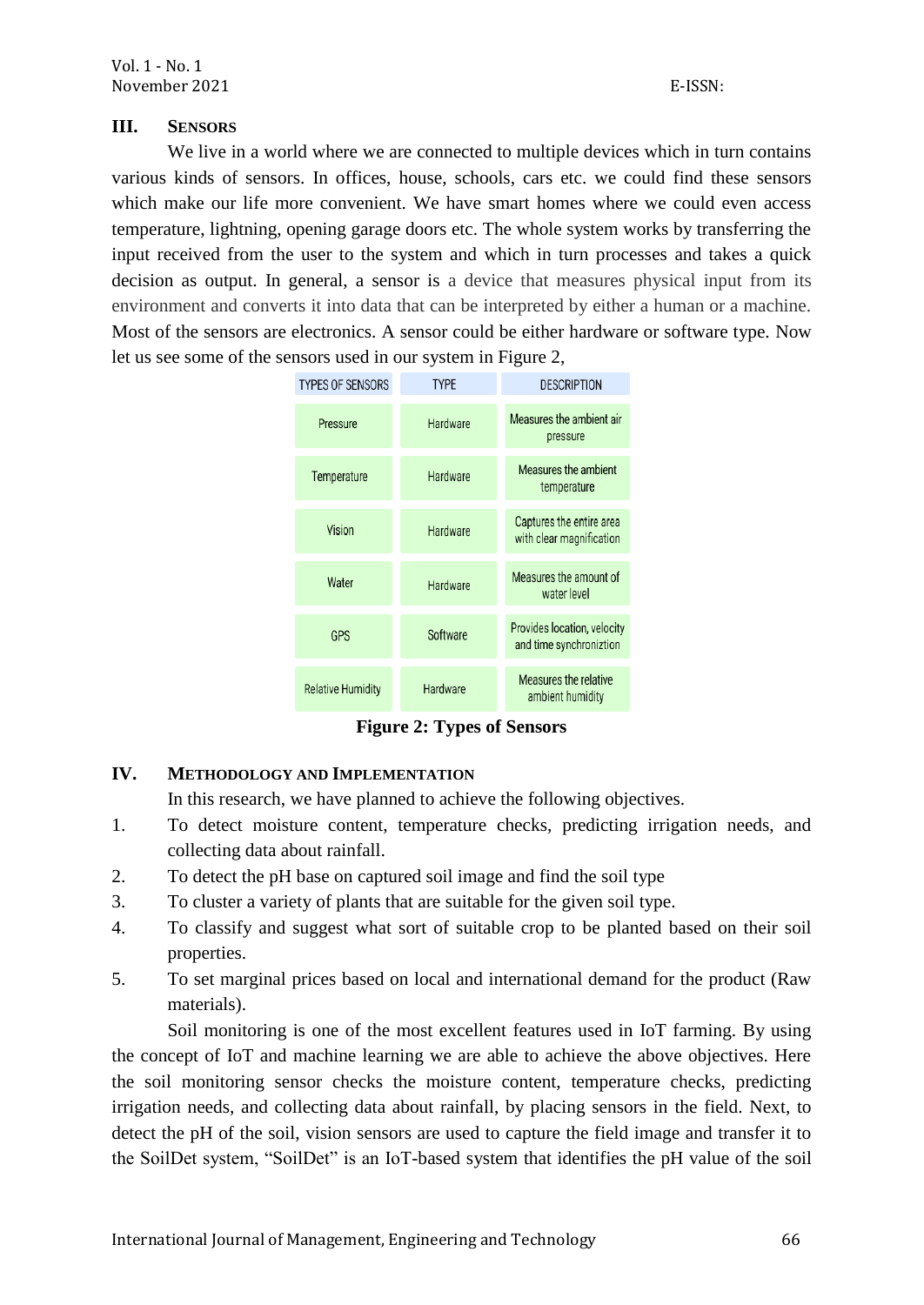using machine learning i.e., identifying whether the given soil is acidic, alkaline, or neutral and classifying what sort of plants/crops suitable for planting in the given soil. SoilDet is categorized into two distinct categories. The first and foremost category is the identification of the soil type and producing information based on the soil's nature. The classification of plants and crops based on soil's nature using soil classifier.Using the concept of supervised learning we are able to set the marginal price of the crop based on local and international demand.



# **Figure 3: Soil Monitoring System Backend Flow Design**

# **1. Detecting moisture content, temperature checks, predicting irrigation needs, and collecting data about rainfall**

Knowing the information about the soil is not a piece of cake, as technology evolves, many things work on the internet. Instead of working primitively in a farm field. The concept of smart farming has come into focus, the use of sensors has been highly popularized. In soil monitoring, the use of sensors, such as water sensors to check the moisture content present in the soil, and temperature sensors to check the temperature of the soil. Helps to reduce the manpower involved in the process. Making the whole process less strenuous and producing excellent results

# **2. detecting the pH base on captured soil image and find soil type**

With the implementation of vision sensors in the farm field. We are able to get a clear 2D image of the soil, with the help of the interface connecting the sensor and SoilDet system, the image of the soil is transferred to SoilDet system. Here SoilDet system works have been incorporated with machine learning, a large amount of soil dataset has been fed to the system. The dataset contains images of different soil, which are labeled with information about the pH of the soil, soil type, soil texture, soil nature, soil color, plants that are suitable to be grown on the given soil, the rarity of the soil, and also it gives information about diseases that are plants prone to, etc. Based on the information given by the soil dataset. The SoilDet system is able to identify the pH of the system. On the identification of pH value, the system classifies soil into three types, if the pH is less than 7 the given soil is classified as acidic. If the pH is more than 7 then the given soil is basic. If the pH is equal to 7 then the given soil is neutral.

# **3. Clustering a variety of plants that are suitable for the given soil type**

Planting the same crops repeatedly will lead to a decrease in the efficiency of the crop and which in turn will also reduce the crop yield. In order to avoid this, we use the concept of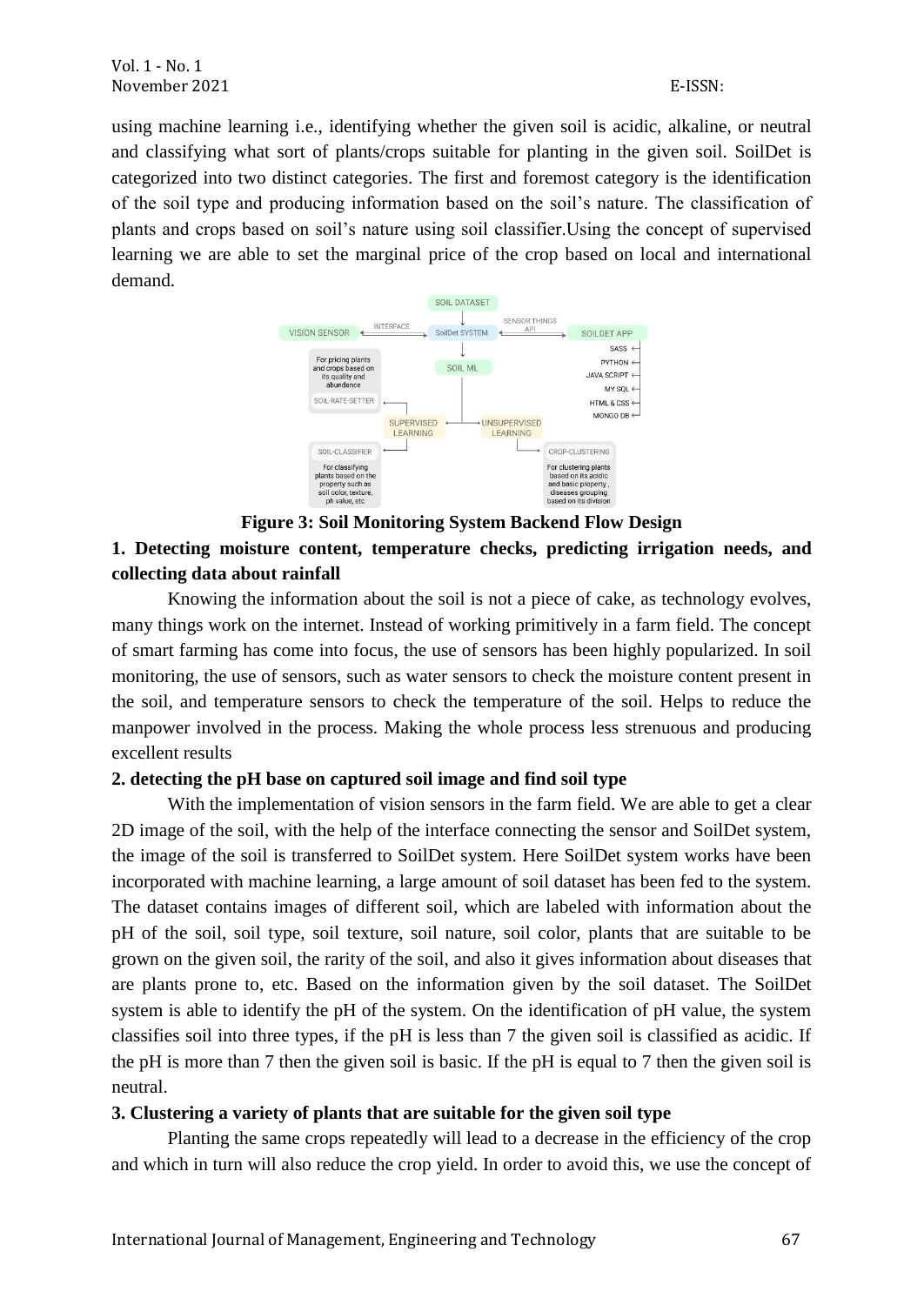crop rotation to increase the crop yield and to also produce good quality crops. By using the method of soil clustering, we are clustering a large variety of crops based on the soil property, plant diseases, plant nature etc. using the concept of clustering a model of unsupervised learning we are able to cluster a large variety of crops, using the clustered information we receive, we can plant.

# **4. Classification and suggesting what sort of suitable crop to be planted based on their soil properties**

During the classification process, the soil classifier implements the process of classification, which is a model of supervised learning which is a type of machine learning model. Here a group of crops is classified based on soil properties, ex: alluvial soil is more suitable for the growth of sugarcane, rice, cotton, etc. with the help of classification model, the system filters through a large amount of data feed to the system, and produces a list containing crops suitable for planting based on the soil properties.

#### **5. Setting marginal prices based on local and international demand for the product**

Knowing the rate of the crop is a very important factor for farmers who sell their crops to the middle man, who often scams/ tricks the farmer into selling their crops for a very low price leading to the farmer suffering a very heavy loss. In order for the farmers/ businessmen not to get scammed. We use Crop-Rate- Setter, which works on the process of regression which is a model of supervised learning. Here the estimated marginal rate of the crop is set, based on the rarity of both the soil and crop, demand in the market for the crop, and local availability of the crop. Ex: Darjeeling tea leaves are sold at a very high price because of their unique nature, rarity, and taste. 1 kg of first flush Darjeeling tea is sold at Rs 8000. With the data fed to the system, the soil-rate-setter sets the rate of the crops.



**Figure 4: SoilDet Employee Portal UI Architecture**

# **V. CONCLUSION**

With the world battling a crippling pandemic like the Coronavirus, the inadequate access to soil testing laboratories has generated a booming requirement for the remote, accessible, and real-time analysis of soil and crops. With the minimal use of sensors we have proposed a low- cost IoT farming companion that comprehensively collects data about rainfall and temperature, checks soil moisture content, and predicts irrigation needs as well as the detection of pH using the high-resolution images captured from a Vision sensor instead of using additional sensors. By aggregating the data mentioned above we develop a robust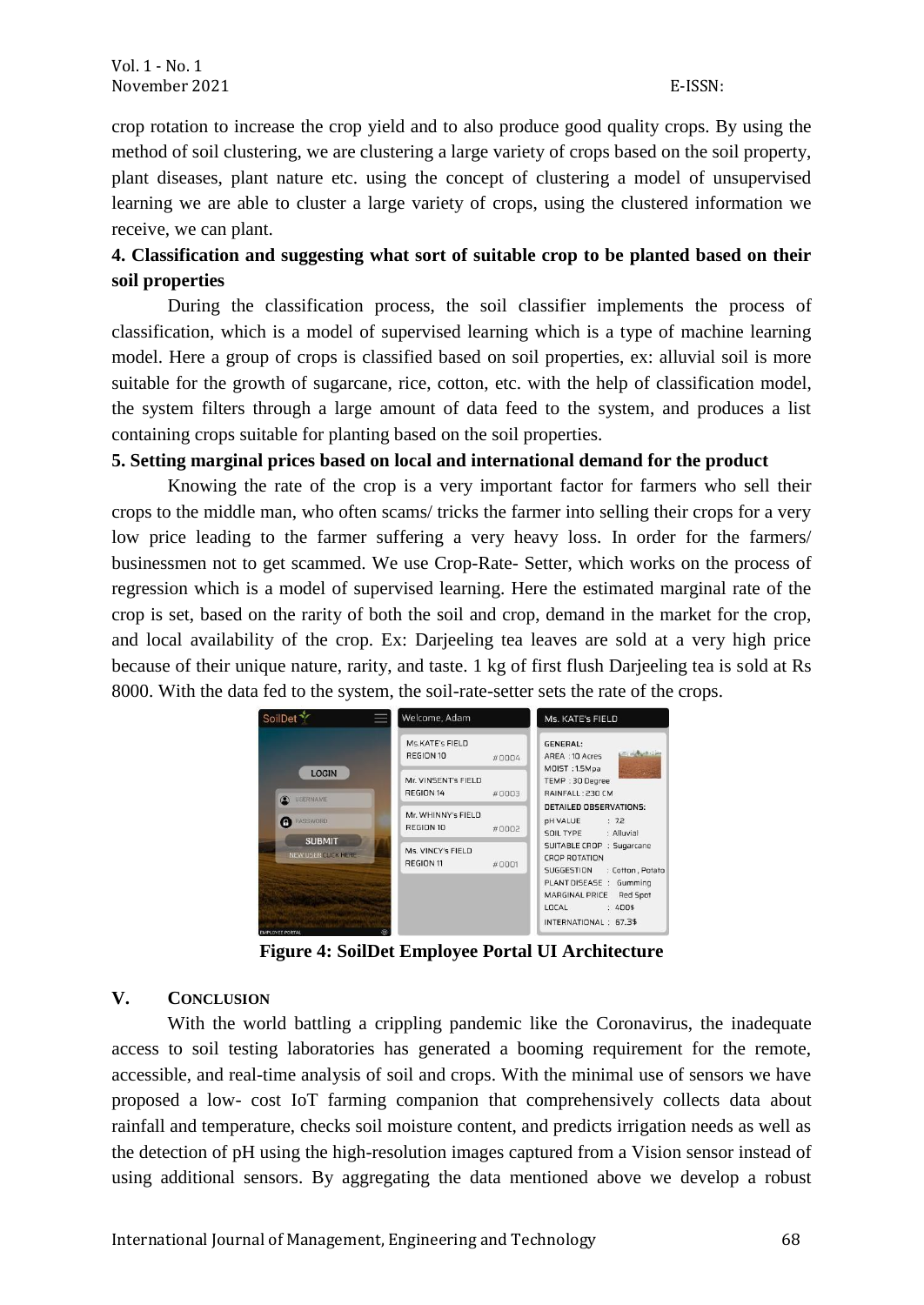dataset that can be used to predict the type of soil and the plants which can be grown in it. Such a prediction is of utmost importance since the crop yield highly depends on the compatibility of the crop with the soil. One of the important features of our model is the determination of crop prices based on demand which is of great benefit to farmers as well as the consumers. With regard to the future scope of the study, we intend to measure the exact amount of fertilizers and pesticides required by the soil depending on the nutrient analysis to combat the excessive usage of chemicals. With the right mechanical implementations, our software model can be used to automate the tasks of irrigation and spraying of pesticides. Since our model intuitively provides all the above functionalities via the SOILDET app with a simple user interface it will be easily accessible and beneficial to farmers. We believe that our system will be the catalyst for the prosperity of farmers and in turn the welfare of entire nations.

#### **VI. REFERENCES**

- [1] Agarwal, Surili, et al. "Application of Colorimetry to Determine Soil Fertility through Naive Bayes Classification Algorithm." *International Conference on Computing, Communication and Networking Technologies*, 2018.
- [2] Inazumi, Shinya, et al. "Artificial Intelligence System for Supporting Soil Classification." *Results in Engineering*, vol. 8, 2020.
- [3] Radovanović, Draško, and Slobodan Đukanović. "Image-Based Plant Disease Detection: A Comparison of Deep Learning and Classical Machine Learning Algorithms." *International Conference on Information Technology (IT)*, 2020.
- [4] Kumar, Sandeep, et al. "Automated Soil Prediction using bag-of-features and Chaotic Spider Monkey Optimization Algorithm." *Evolutionary Intelligence*, vol. 14, 2018.
- [5] Han, Pengcheng, et al. "A smartphone-based Soil Color Sensor: for Soil Type Classificatio." *Computers and Electronics in Agriculture*, vol. 123, 2016, pp. 232- 241.
- [6] Khatti, Jitendra, et al. "Modified Textural Soil Classification." *Proceedings - Geotechnical Characterization and Modelling*, 2020.
- [7] Ajdadi, Fatemeh Rahimi, et al. "Application of Machine Vision for Classification of Soil Aggregate Size." *Soil and Tillage Research*, vol. 162, 2016, pp. 8-17.
- [8] Sharma, Prachi, and D.V. Padole. "Design and Implementation Soil Analyser using IoT." *International Conference on Innovations in Information, Embedded and Communication Systems*, 2017.
- [9] Ezhilazhahi, A.M., and P.T.V. Bhuvaneswari. "IoT Enabled Plant Soil Moisture Monitoring Using Wireless Sensor Networks." *International Conference on Sensing, Signal Processing and Security*, 2017.
- [10] Reshma, R., et al. "IoT based Classification Techniques for Soil Content Analysis and Crop Yield Prediction." *International Conference on I-SMAC (IoT in Social, Mobile, Analytics and Cloud)*, 2020.
- [11] Bacu, V., et al. "Building Soil Classification Maps using HorusApp and Sentinel-2 Products." *International Conference on Intelligent Computer Communication and*